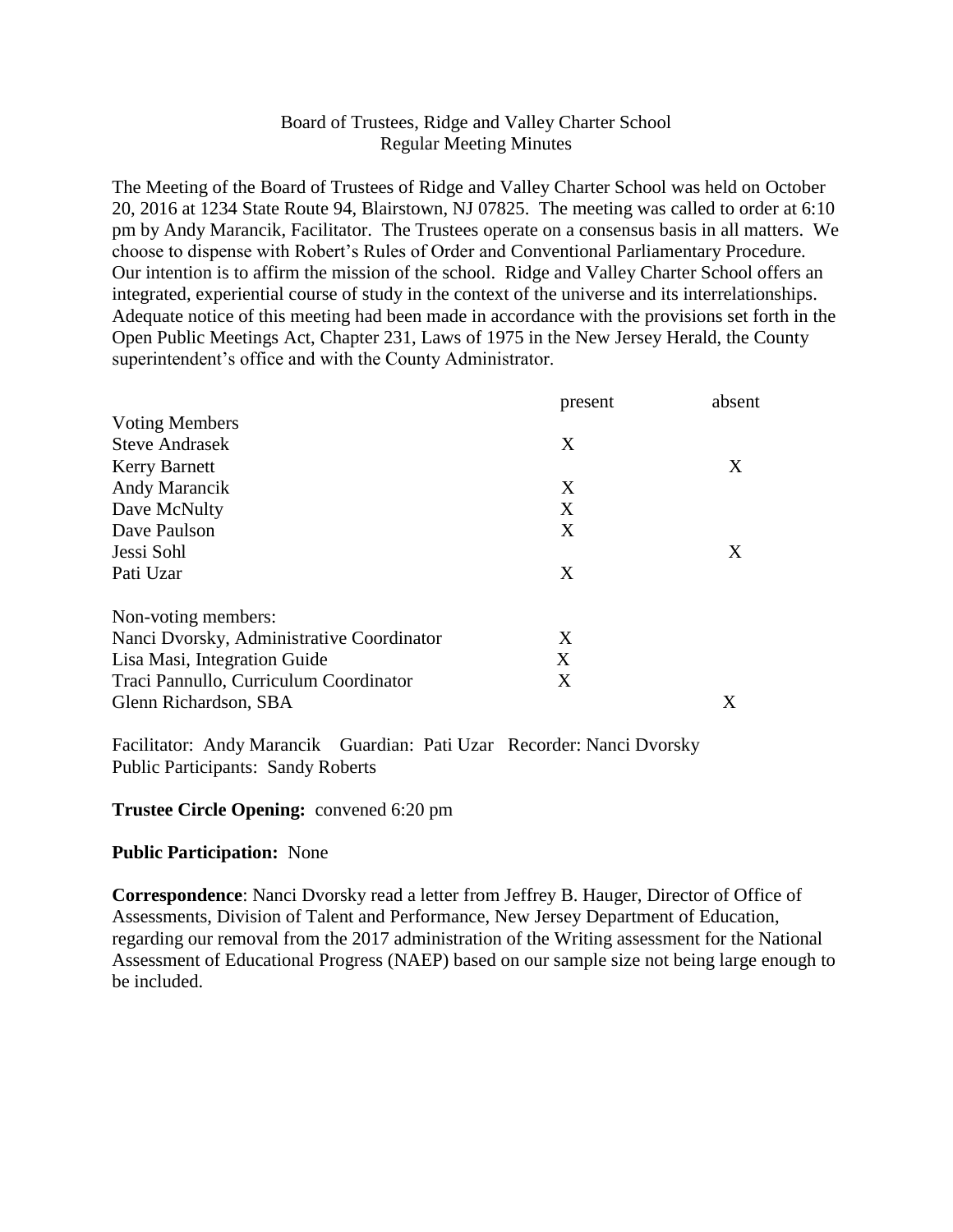#### **Leadership Team Updates:**

**Integration Guide Report:** Lisa Masi reported that the class groups fall overnights are being completed this week with almost 100% student attendance across all teams. Lisa presented the idea to the Trustees of the in house staff Wilderness First Aid certification training taking place every other year using the Thursday before and Friday January professional development day, and not having the January Trustee/Staff development in that every other year cycle. This would require an additional day to be taken into account in the 2017-2018 school calendar.

**Curriculum Coordinator Report:** Traci Pannullo gave an update of the math professional development that has been taking place with the Guides this year.

**Administrative Coordinator Report:** Nanci Dvorsky reported: She attended the Memorandum of Agreement between Law Enforcement and Schools (MOA) meeting hosted by the Warren County Prosecutors office. The New Jersey Department of Homeland Security hosted a table top exercise based on active shooter scenarios. Approval of the September 15, 2016 minutes. **Resolution 10.20.16.a** To approve payment of bills in the amount of \$189,228.12 which includes payroll. Approved unanimously. **Resolution 10.20.16.b** To approve the Board Secretary and Treasurer Reports for June 2016 (revised following auditor field work), July 2016, and August 2016 and to certify that no major account or fund has been over expended and to confirm that sufficient funds are available to meet the schools financial obligations for the remainder of the year. Approved unanimously. **Resolution 10.20.16.c** To accept the Rural Education Achievement Program (REAP) 2017 grant in the amount of \$20,921.00. Approved unanimously. **Resolution 10.20.16.d** To approve contracting with Karin Desmet M.S. OTR/L for occupational therapy services for the 2016-2017 school year at a rate of \$70/hr for 10 hours per week based on the current school calendar. Approved unanimously. **Resolution 10.20.16.e** To approve the following substitute Guides for the 2016-2017 school year: Barbara Popek, Walter Kruegel, Noelle Barry, Michelle Trussell, Laraine Reedy, Karin Hammon, Leslie Fedarick, Amy Ferrara, Dace Gulbis, Lauren Cojocar, Ryan Diggle, Evelyn Meisenbacher, Katherine Moore, and Jennifer Byrne. Approved unanimously.

First Reading of the following policy updates: Policy 5141.22 Medical Marijuana Policy 6147 Standards of Proficiency

# **Business Administrator Report:** No report

# **Committee Reports**

**Parent** Sandy Roberts reported the Parent Committee is organizing a gear swap in the next few weeks and are also planning a Winter Solstice potluck gathering. They are implementing the Guide Wish Lists again this year. The work continues on the Ridge and Valley Learning Circles Spring Fundraiser at Camp Mason.

**Technology** No report.